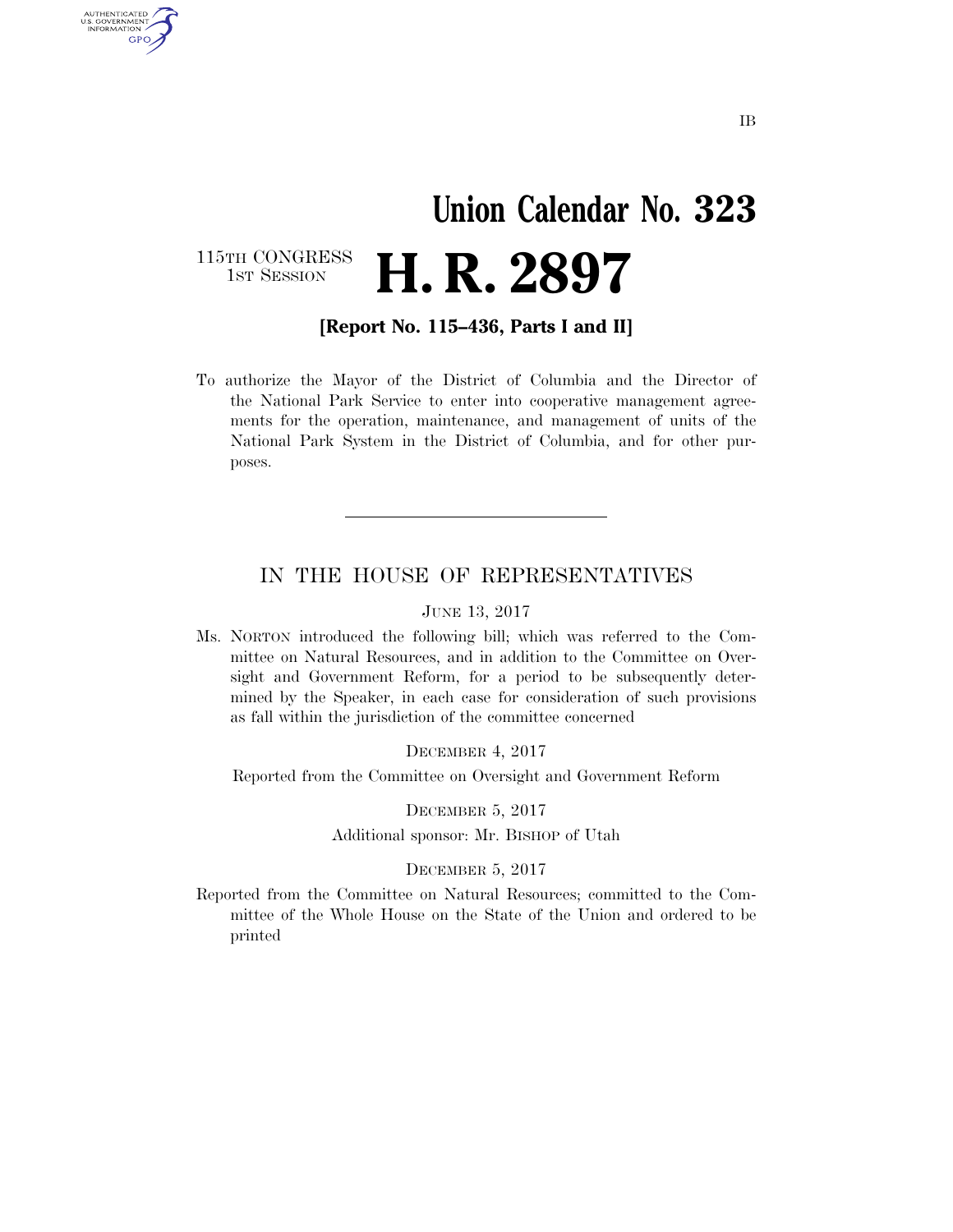2

To authorize the Mayor of the District of Columbia and the Director of the National Park Service to enter into cooperative management agreements for the operation, maintenance, and management of units of the National Park System in the District of Columbia, and for other purposes.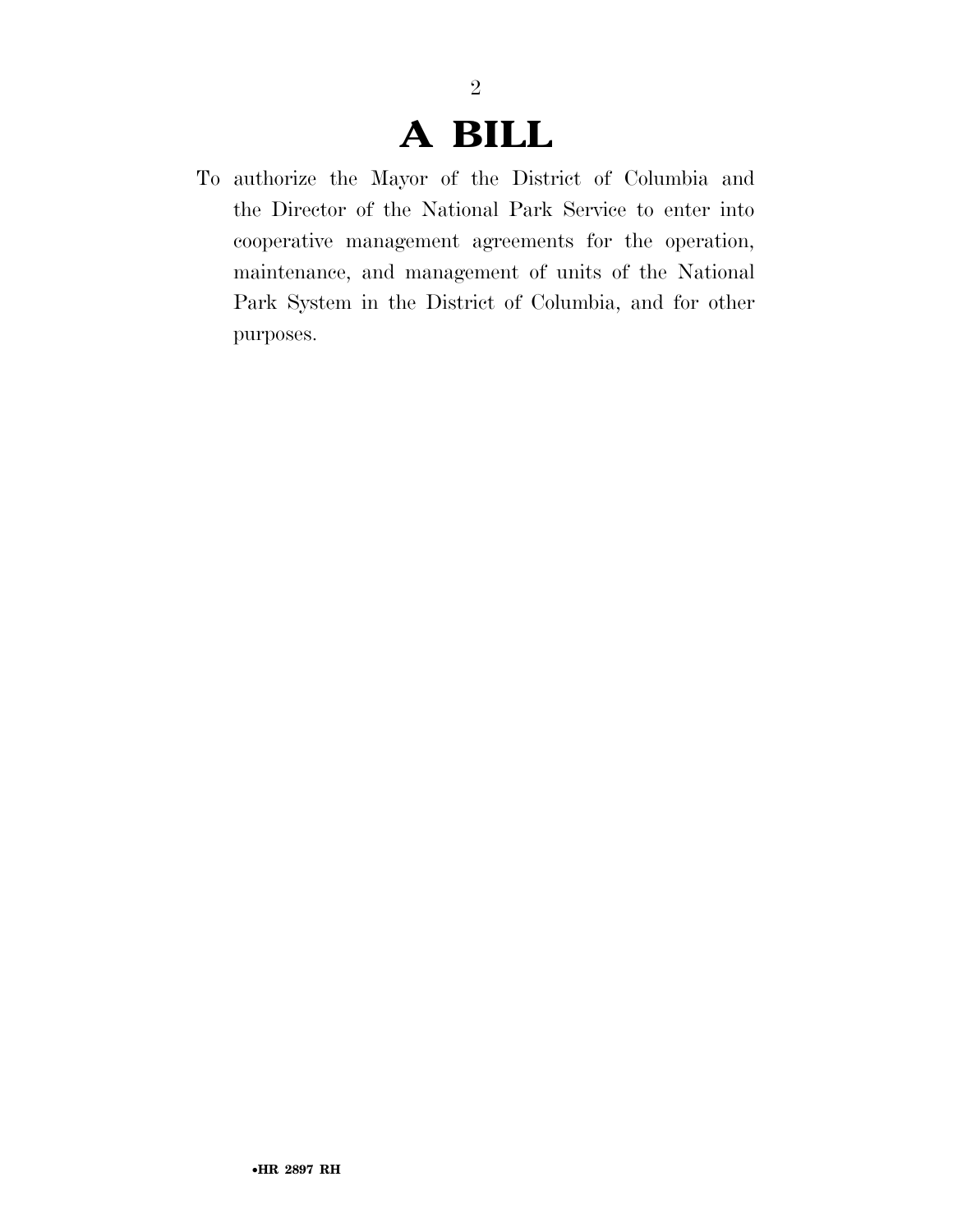*Be it enacted by the Senate and House of Representa- tives of the United States of America in Congress assembled,*  **SECTION 1. AUTHORIZING COOPERATIVE MANAGEMENT AGREEMENTS BETWEEN DISTRICT OF CO- LUMBIA AND NATIONAL PARK SERVICE FOR OPERATION, MAINTENANCE, AND MANAGE- MENT OF UNITS OF THE NATIONAL PARK SYS-TEM IN THE DISTRICT OF COLUMBIA.** 

 (a) AUTHORIZATION.—The Mayor of the District of Columbia and the Director of the National Park Service may enter into cooperative management agreements under section 101703 of title 54, United States Code, for the operation, maintenance, and management of units of the National Park System located in the District of Columbia, including the design and construction of improvements to such units.

 (b) TERMS AND CONDITIONS.—A cooperative man- agement agreement entered into under this section may include such terms and conditions as may be agreed to by the Mayor and Director, including terms and conditions relating to—

 (1) the allocation of responsibility for the oper- ation, maintenance, and management of a unit of the National Park System between the District of Columbia and the National Park Service; and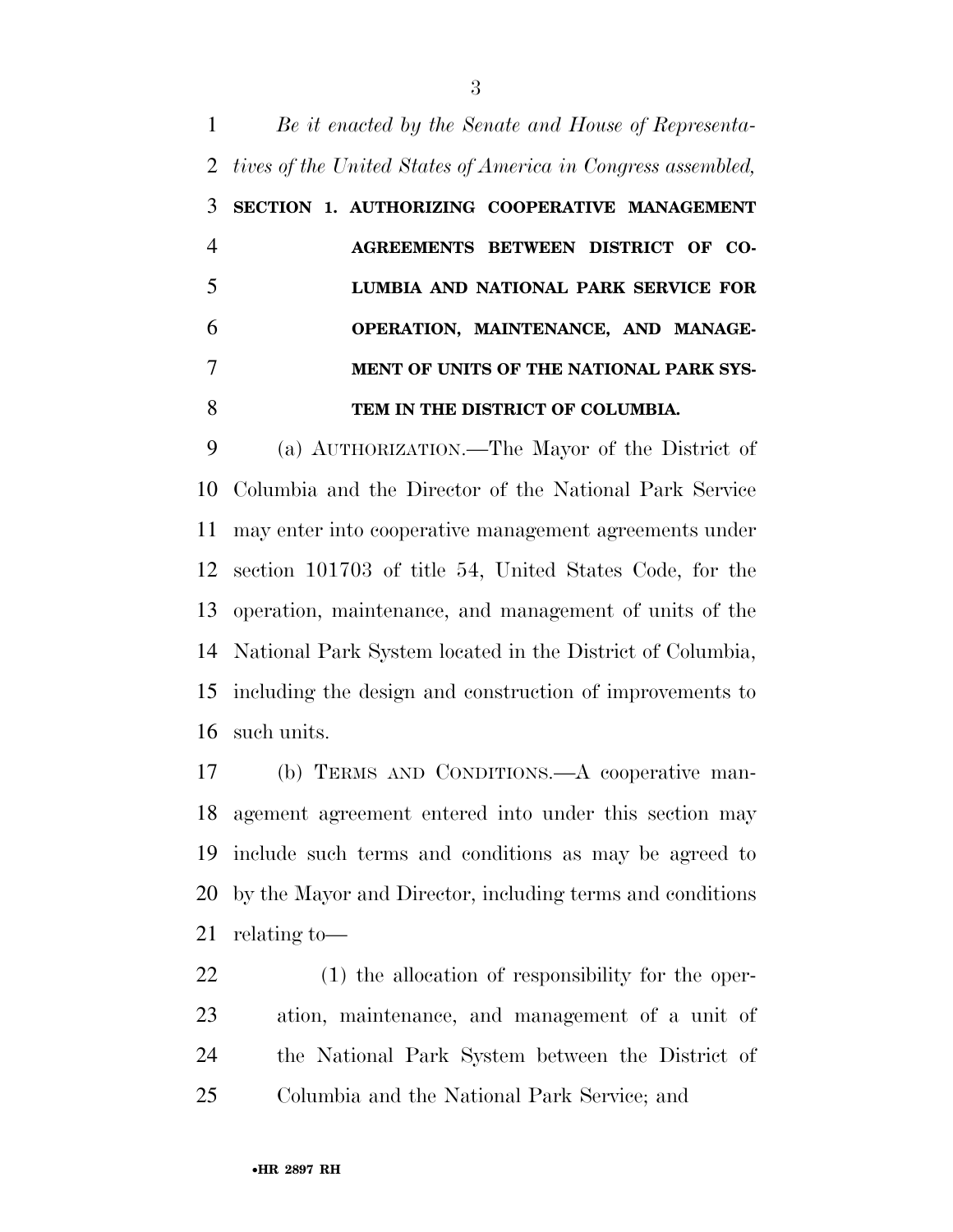(2) the payment of funds by the National Park Service and the District of Columbia in support of the agreement.

(c) RELATION TO OTHER LAWS.—

 (1) TREATMENT OF DISTRICT OF COLUMBIA AS A STATE FOR PURPOSES OF COOPERATIVE MANAGE- MENT AGREEMENTS UNDER TITLE 54.—Section 101703 of title 54, United States Code, is amended by adding at the end the following:

 ''(d) DEFINITION OF STATE.—For the purposes of this section, the term 'State' means each of the several States and the District of Columbia.''.

 (2) ANTI-DEFICIENCY ACT.—Nothing in sub- chapter III of chapter 13 or subchapter II of chap- ter 15 of title 31, United States Code (commonly known as the ''Anti-Deficiency Act'') may be con- strued to prohibit the payment or use of funds by the District of Columbia or the National Park Serv- ice to carry out a cooperative management agree- ment entered into under this Act, in accordance with the terms and conditions of the agreement.

22 (3) DISTRICT OF COLUMBIA HOME RULE ACT.— Nothing in section 602(a)(3) of the District of Co-24 lumbia Home Rule Act (sec.  $1-206.03(a)(3)$ , D.C. Official Code) may be construed to prohibit the Dis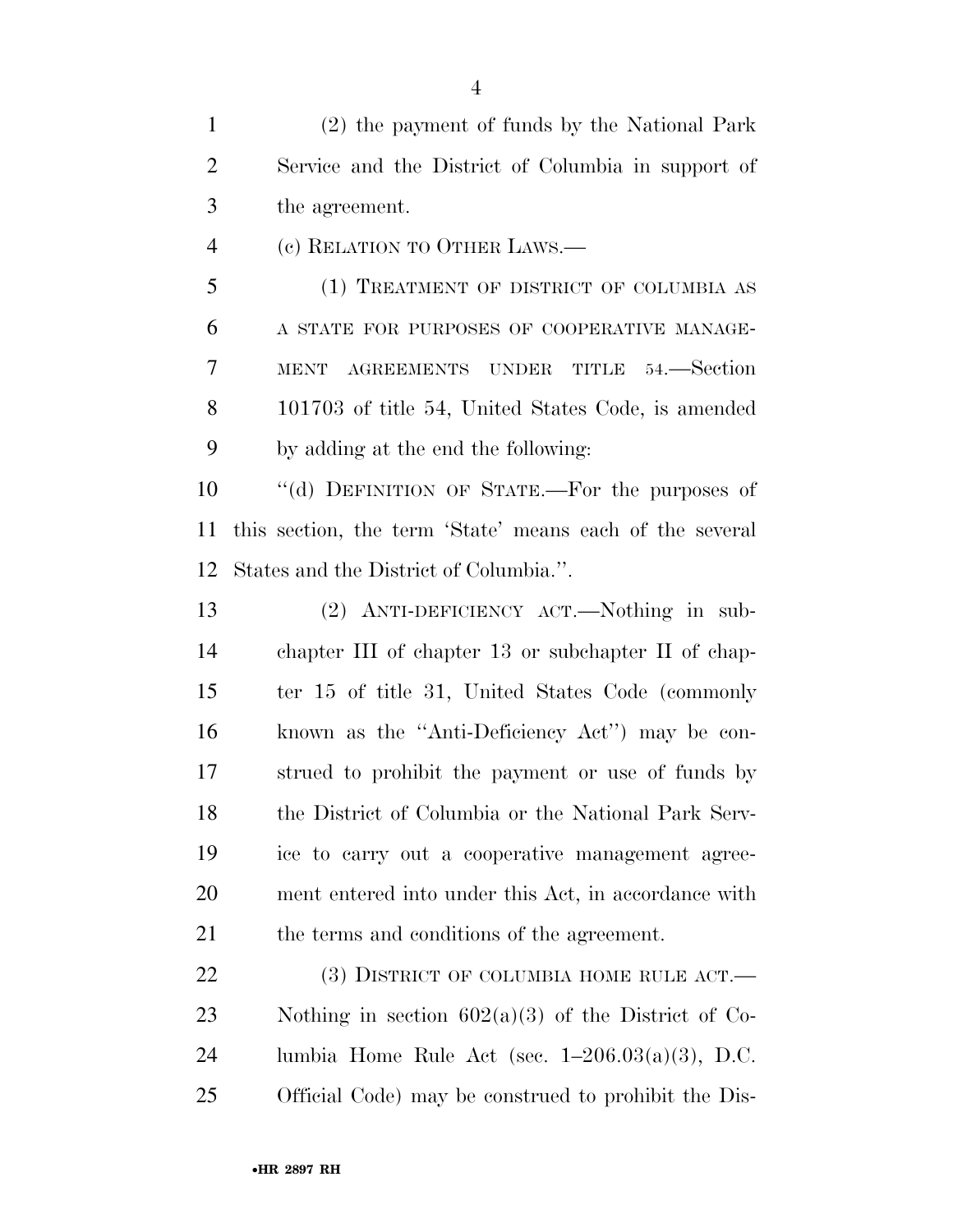trict of Columbia from operating, maintaining, or managing a unit of the National Park System in ac- cordance with the terms and conditions of a coopera- tive management agreement entered into under this Act.